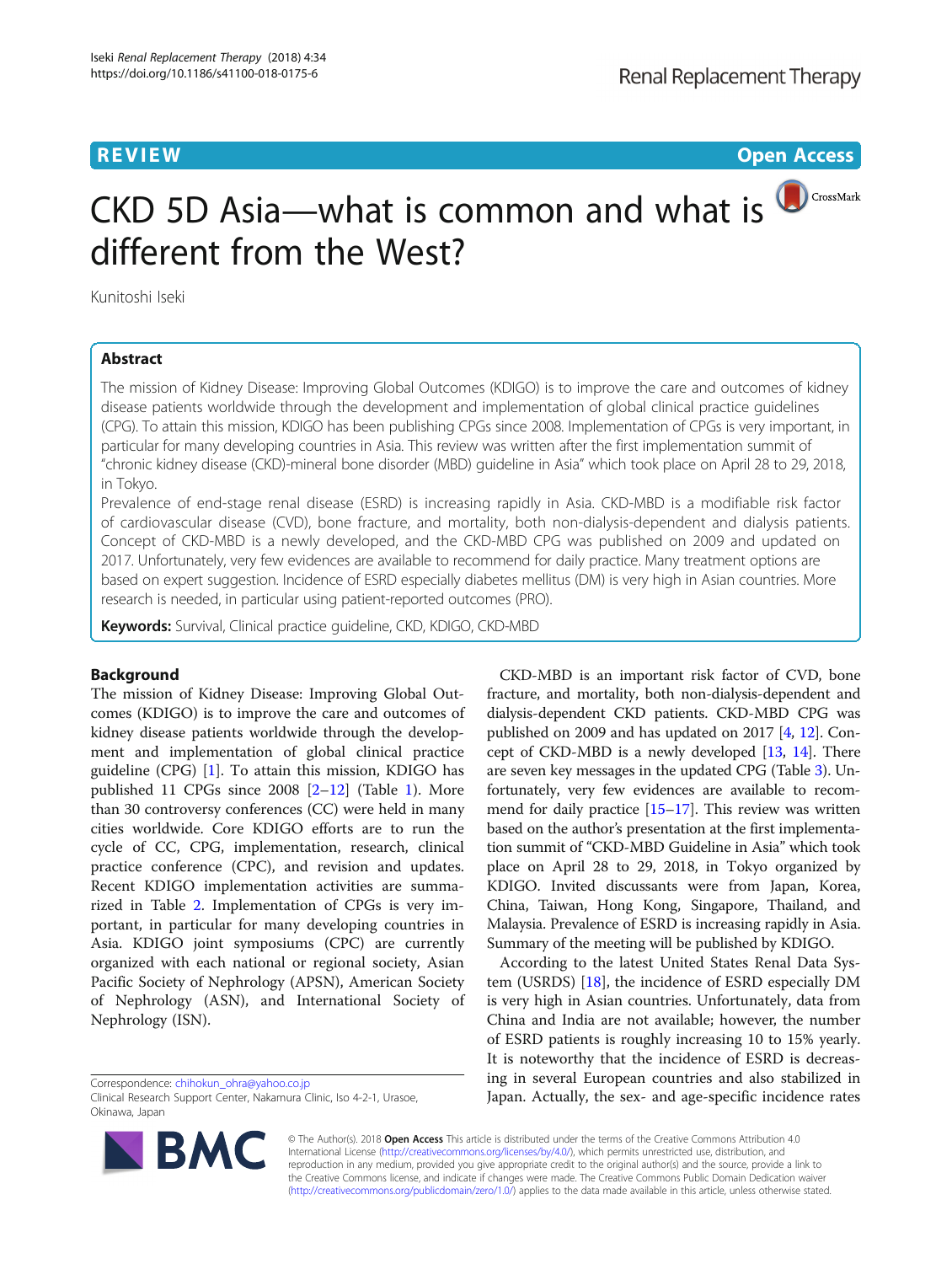<span id="page-1-0"></span>Table 1 Clinical practice guideline by KDIGO

| 1. Hepatitis C in CKD: 2008                               |
|-----------------------------------------------------------|
| 2. CKD mineral and bone disorder (CKD-MBD): 2009          |
| 3. Care of kidney transplant recipients: 2009             |
| 4. Acute kidney injury (AKI): 2012                        |
| 5. Anemia in CKD: 2012                                    |
| 6. Glomerulonephritis (GN): 2012                          |
| 7. Blood pressure in CKD: 2012                            |
| 8. CKD evaluation and management: 2013                    |
| 9. Lipids in CKD: 2013                                    |
| 10. Living kidney donors: 2017                            |
| 11. CKD mineral and bone disorder (CKD-MBD): updated 2017 |
|                                                           |

of ESKD requiring RRT have decreased gradually between 2008 and 2012, except among men aged  $\geq 80$  years in Japan [[19](#page-3-0)]. Recent activities of the Japanese Society of Nephrology (JSN) and other related societies may have contributed for this improvement. Moreover, JSN is collaborating with ISN to advance the knowledge worldwide towards the eradication of kidney disease and to promote all types of related activities that facilitate the spread of awareness, diagnosis, and treatment of kidney disease [\[20\]](#page-3-0). However, people live longer and also dialysis patients  $[21]$  $[21]$ , the number of aged population is increasing, and therefore, the prevalence of ESRD is continuously increasing in Japan, at least several years more.

## Survival of dialysis patients

The Japanese Society for Dialysis Therapy (JSDT) has been conducting nationwide survey on dialysis facilities and patients since 1983. According to the annual report of JSDT, the annual crude mortality rates have been stable at around 9.5%, even though there is a rapid increase in the number of patients: 37,000 (1983) to 320,000 (2015). As the prevalence of DM and mean age of prevalent patients are increasing, overall mortality risk should be decreasing. The response rates have been stable at around 97% except in 1989 which was less than 90% due to the miss-conduct of the JSDT. JSDT has

Table 2 Recent KDIGO implementation activities

| quideline (cited from the KDIGO speaker's quide)                                                                                                                                                                                                                                                                                                                                                                                                                                                                                                                                                                                                             |
|--------------------------------------------------------------------------------------------------------------------------------------------------------------------------------------------------------------------------------------------------------------------------------------------------------------------------------------------------------------------------------------------------------------------------------------------------------------------------------------------------------------------------------------------------------------------------------------------------------------------------------------------------------------|
| 1. Prospective studies evaluating BMD testing in adults with CKD represent<br>a substantial advance since the original quideline from 2009, making a<br>reasonable case for BMD testing if the results will impact future treatment.<br>2. It is important to emphasize the interdependency of serum calcium,<br>phosphate, and PTH for clinical therapeutic decision-making.<br>3. Phosphate-lowering therapies may only be indicated in the case of<br>"progressive or persistent hyperphosphatemia".<br>4. New evidence suggests that excess exposure to exogenous calcium<br>in adults may be harmful in all severities of CKD, regardless of other risk |
| markers.<br>5 It is reasonable to limit dietary phosphate intake when considering all                                                                                                                                                                                                                                                                                                                                                                                                                                                                                                                                                                        |

Table 3 Key messages of the updated KDIGO CKD-MBD

6. The PRIMO\* and OPERA\*\* studies failed to demonstrate improvements in clinically relevant outcomes but did demonstrate increased risk of hypercalcemia. Accordingly, routine use of calcitriol or its analogs in CKD G3a-G5 is no longer recommended.

7. No consensus was reached to recommend cinacalcet as first-line therapy for lowering PTH in all patients with SHPT and CKD G5D.

\*PRIMO study [\[15](#page-3-0)] \*\*OPERA study [[16\]](#page-3-0)

published many papers written in English such as clinical practice guidelines, proposals, and guides [\[22](#page-3-0)–[39\]](#page-3-0).

Dialysis Outcomes and Practice Pattern Study (DOPPS) is a prospective observational, international collaborative study  $[40]$  $[40]$ . According to the DOPPS, adjusted survival in Japan is better than that of the Europe and USA  $[41, 42]$  $[41, 42]$  $[41, 42]$  $[41, 42]$ . So far, there is no clear-cut explanation for this observation [[43](#page-4-0)] although overall mortality risk has been decreased significantly in the USA [\[44](#page-4-0)]. According to the DOPPS, several unique practice patterns in Japan were noted. This practice pattern is the long-term tradition of Japanese dialysis physicians, nurses, technicians, and others. We defined "conventional HD is 4 h, three times per week" in 2015 [\[34](#page-3-0)]. Many Japanese are quite punctual. Regular visits to the bed-side by physician and nurses also contribute to the early detection of symptoms and signs of dialysis complication. I believe the adherence to this practice of "conventional HD" is one of the key factors explaining the better survival in Japan [\[45](#page-4-0)]. However, as aged HD patients are increasing, demands for life support such as diet and transportation are increasing and become a social burden. Compared to the general population, dialysis patients seem to be plus 15 to 20 years of their calendar age. Further studies are necessary to understand the life expectancy gains in ESRD patients [[46](#page-4-0)].

Better management of secondary hyperparathyroidism may retard the progression of complication related to CKD-MBD [\[47\]](#page-4-0). Regarding the CKD-MBD GLs and treatment, new drugs come. GL comes later. Even KDIGO2017 information on ferric citrate or etelcalcetide have not included. Generally speaking, even though treatment is recommended based on randomized control trial (RCT), we have to be careful when applying to individual patient. There may be racial differences in side-effects. In JSDT,

<sup>1.</sup> Dissemination of printed guideline supplements at major nephrology Congresses from the KDIGO booth in exhibit hall

<sup>2.</sup> Translations—multiple language translations of both full text and executive summary

<sup>3.</sup> Educational Symposia—live, expert presentations on KDIGO guidelines, usually held in collaboration with local, regional, or international nephrology societies to explain the recommendations and science behind them

<sup>4.</sup> Implementation tools—development of educational materials based on KDIGO guidelines, including speaker's guides, reference tools, and webinars

<sup>5.</sup> Implementation summits—a new KDIGO program designed to help implement a KDIGO guideline in a specific region or country, taking into account local issues such as insurance, reimbursement policies, and local guidelines

<sup>6.</sup> KDIGO app—access to all KDIGO guidelines on the Smartphone app, available for free download from the iTunes Store and Google Play

<sup>5.</sup> It is reasonable to limit dietary phosphate intake, when considering all sources of dietary phosphate (including "hidden" sources).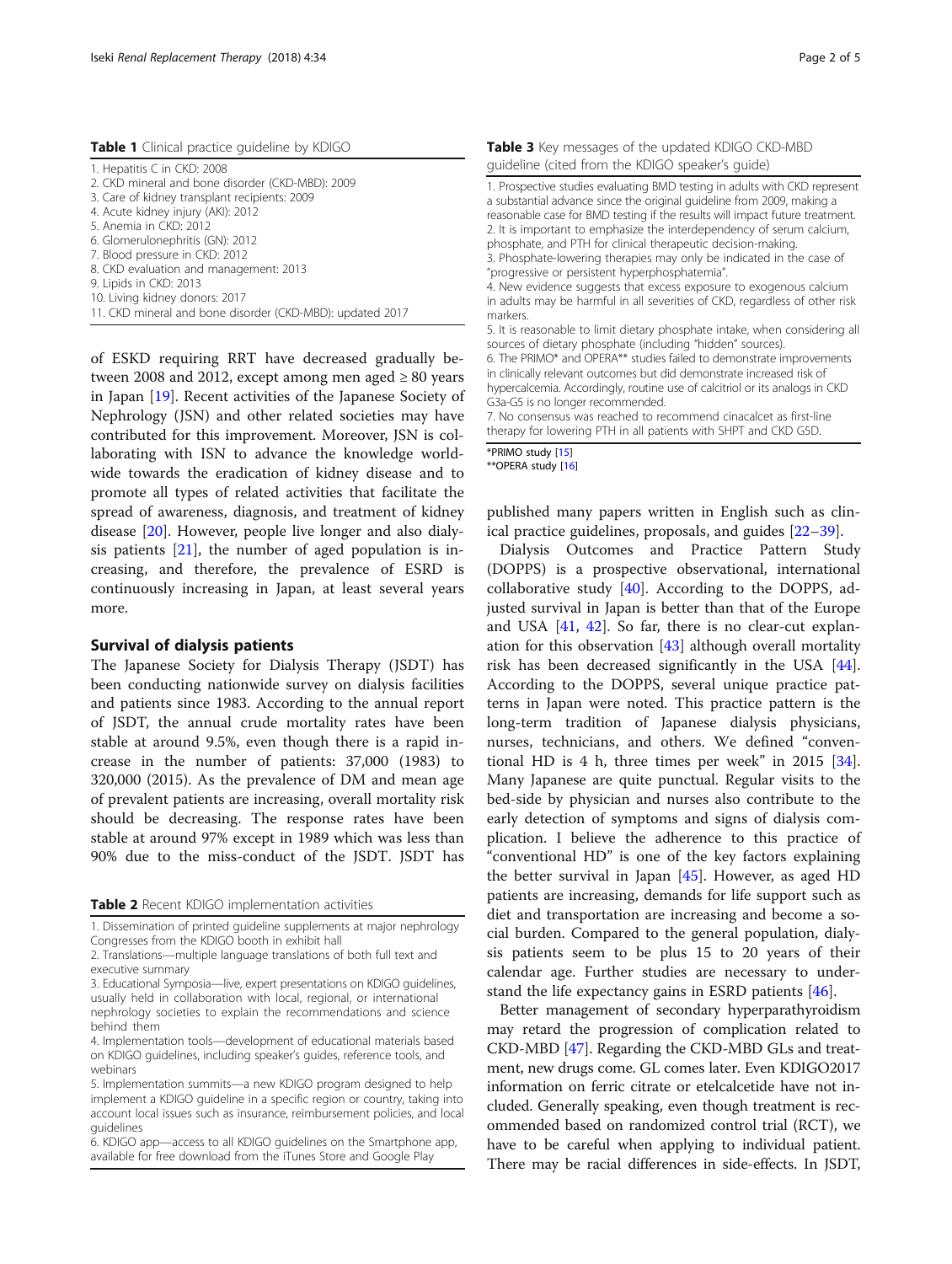there are two GLs on CKD-MBD written in English [[24](#page-3-0), [32](#page-3-0)]. The suggested target of intact PTH was 60–180 pg/ ml [\[24\]](#page-3-0) and updated to 60–240 pg/ml [[32](#page-3-0)] lower than that of the West (up to nine times higher than the upper limit). Again, there may be racial differences in interdependency in Ca, Pi, and PTH.

#### Clinical research

Several years ago, interesting debate was published [\[48](#page-4-0)]. As noted, dialysis therapy has been conducted by experience-based medicine as associated with very few RCT [[49\]](#page-4-0). Possible explanation for this observation may be related to too many factors related to high mortality among dialysis patients. Firstly, they should be managed under "conventional HD." Unless otherwise, there would be no drugs to replace the dialysis itself.

In the Nephrology subspecialty, the number of RCT has been the lowest among many subspecialties. In non-CKD patients, there was a problem of "outcome." Incidence of "hard outcomes" such as death or ESRD is relatively low; therefore, it requires many subjects and long-term follow-up. It has been difficult for pharmaceutical companies to support RCT. Recently, a decline rate of eGFR has been proposed as a surrogate marker of CKD outcome [[50,](#page-4-0) [51\]](#page-4-0). Fortunately, data for eGFR by using Japanese formula [\[52\]](#page-4-0) is broadly available for general screening and many medical facilities in Japan. Change in proteinuria is also helpful as a surrogate marker of CKD outcome [\[53](#page-4-0)]. In the near future, the number of RCT may increase in nephrology field. But, for dialysis patients, there would be no such surrogate marker, so far.

Currently, shift in the research focus is proposed [\[54](#page-4-0)]. They suggested (1) more qualitative methods used in social sciences, (2) more PRO, (3) unmet needs for studies to elucidate racial and ethnic differences in quality of life (QOL) issues, (4) research and policy changes should be driven by experienced practitioners with current patient contact to ensure that they are relevant to patient needs, (5) support research to improve QOL and discourage cookie-cutter survival studies, and (6) QOL metrics (pain, depression) needs to be incentivized in clinical practice to drive-related research efforts. The 36-Item Short-Form Health Survey (SF-36) and EuroQol 5 Dimension (EQ-5D) are candidate tools for PRO. In the field of rheumatology, PRO is frequently used to evaluate the efficacy of new drugs. Moreover, multidimensional measure of dialysis was proposed [[55\]](#page-4-0). In dialysis patients, there are a lot of clinical measures including PRO. Then, we will see the relationship between these measures and dialysis strategies and with QOL and survival of dialysis patients. This process has been practiced by experienced practitioners with frequent patient contact.

RCTs provide the most reliable evidence about the safety and effectiveness of interventions to improve health care and patient outcomes. Unfortunately, the potential for trials to inform treatment decisions remains limited because the outcomes reported often do not resonate with what is directly meaningful and relevant to patients and their clinicians. Recently, initiative for standardized outcomes in Nephrology (SONG) was proposed [\[56\]](#page-4-0). Outcome reporting bias exists as it is not uniformly defined. They report on the basis of favorable results. Such problems may undermine the reliability of published trials, leading to inefficient use of scarce research and health care resources and unintended harm to patients.

Muscle and fat wasting may develop in CKD, in particular elderly, and exacerbated by decreasing kidney function, coexisting conditions and frailty. Protein-energy wasting (PEW) is common in dialysis patients, and dietary management is difficult in such patients. Dietary habits and lifestyle vary widely by cultural, socio-economic, and racial background. Diagnostic criteria of PEW were proposed in 2008 [[57](#page-4-0)]. Additional studies that are patient centered and cost-effective are needed to ensure a more robust, evidence-based approach to the nutritional management of CKD [\[58\]](#page-4-0).

### Conclusions

Due to the small number of RCT in Nephrology, CPG is largely based on expert opinion and observational studies. In this regard, more research on PRO and socio-economic factors is required to prevent the incidence and progression of CKD and improve the life expectancy. Currently, there are several cohort studies from nationwide general screening program [[59](#page-4-0), [60](#page-4-0)], CKD cohort [\[61\]](#page-4-0), and dialysis patients [[62,](#page-4-0) [63\]](#page-4-0) in Japan. CKD-MBD Asia summit by KDIGO was the first to discuss such issues. Management for CKD-MBD is rapidly changing as new drugs appear in the market  $[64]$  $[64]$ .

KDIGO is currently working to response to the proposal from SONG with the glomerulonephritis (GN) guideline. GN is still the leading cause of ESRD in some Asian countries [\[65](#page-4-0), [66](#page-4-0)]. Stakeholders such as patients, clinicians, and policymakers need to be involved for the decision-making.

#### Abbreviations

APSN: Asian Pacific Society of Nephrology; ASN: American Society of Nephrology; CC: Controversy conference; CKD: Chronic kidney disease; CPC: Clinical practice conference; CPG: Clinical practice guideline; CVD: Cardiovascular disease; DM: Diabetes mellitus; DOPPS: Dialysis Outcomes and Practice Patterns Study; EQ-5D: EuroQol 5 Dimension; ESRD: End-stage renal disease; ISN: International Society of Nephrology; JSDT: Japanese Society for Dialysis Therapy; JSN: Japanese Society of Nephrology; KDIGO: Kidney Disease: Improving Global Outcomes; MBD: Mineral bone disorder; PEW: Protein-energy wasting; PRO: Patientreported outcomes; QOL: Quality of life; RCT: Randomized control trial; SF-36: 36-Item Short-Form Health Survey; SONG: Standardized outcomes in Nephrology; USRDS: United States Renal Data System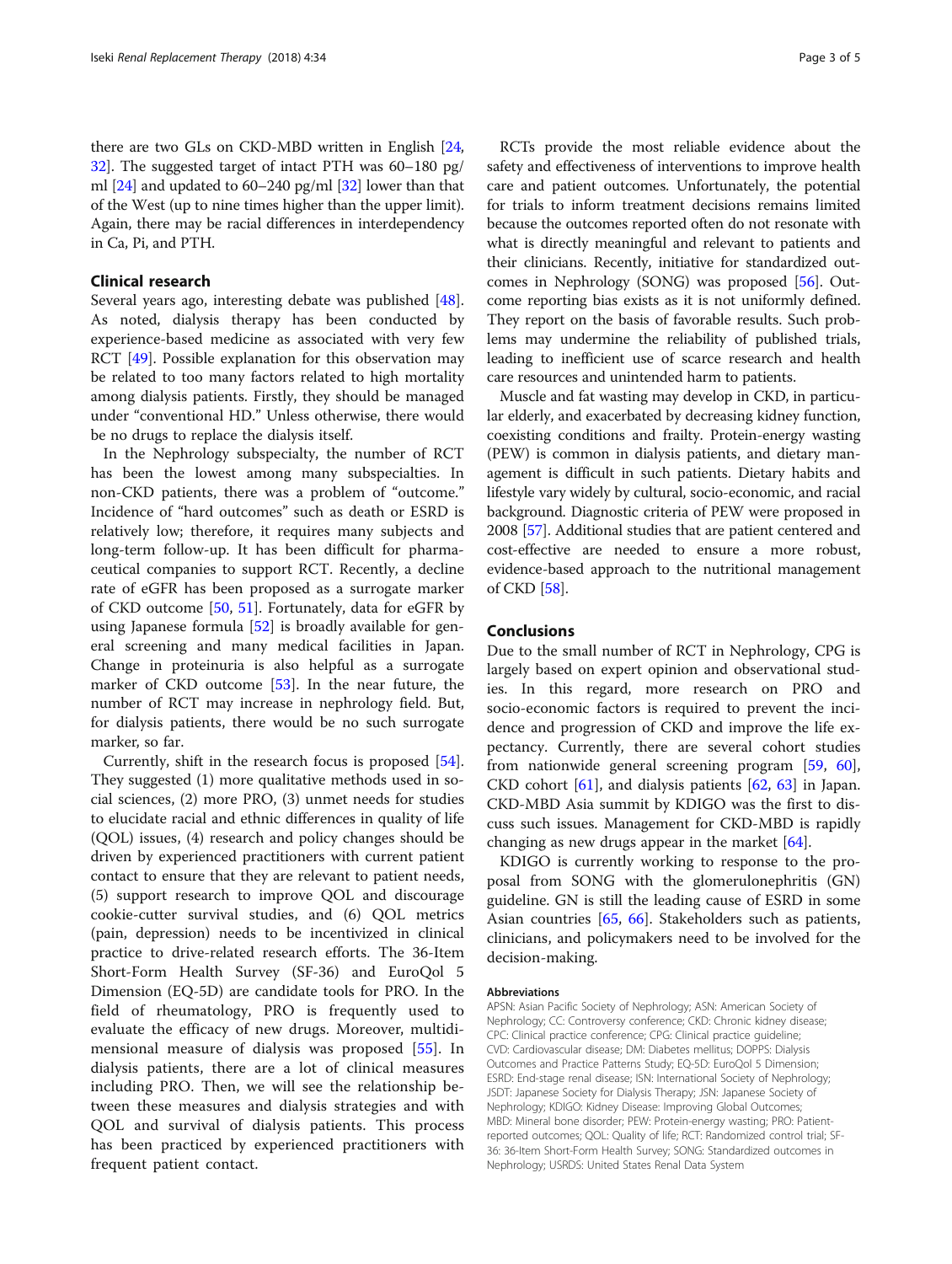#### <span id="page-3-0"></span>Author's contributions

The author read and approved the final manuscript.

#### Author's information

The author is an executive committee member of the KDIGO (2017–2019).

# Ethics approval and consent to participate

Not applicable.

# Consent for publication

Not applicable.

#### Competing interests

The author declare that he has no competing interests.

#### Publisher's Note

Springer Nature remains neutral with regard to jurisdictional claims in published maps and institutional affiliations.

#### Received: 13 June 2018 Accepted: 1 August 2018 Published online: 12 September 2018

#### References

- 1. Eckardt KU, Kasiske BL. Kidney disease: improving global outcome. Nat Rev Nephrol. 2009;5:650–7.
- 2. Kidney Disease: Improving Global Outcomes (KDIGO). KDIGO clinical practice guidelines for the prevention, diagnosis, evaluation, and treatment of hepatitis C in chronic kidney disease. Kidney Int Suppl. 2008;73(109):S1– 99.
- 3. Kidney Disease: Improving Global Outcomes (KDIGO) Transplant Work Group. KDIGO clinical practice guidelines for the care of kidney transplant recipients. Am J Transplant. 2009;9(Suppl 3):S1–S157.
- 4. Kidney Disease: Improving Global Outcomes (KDIGO) CKD-MBD Work Group. KDIGO clinical practice guidelines for the diagnosis, evaluation, prevention, and treatment of chronic kidney disease (CKD-MBD). Kidney Int. 2009;76(Suppl 113):S1–S130.
- 5. Kidney Disease: Improving Global Outcomes (KDIGO) Blood Pressure Work Group. KDIGO clinical practice guidelines for the Management of Blood Pressure in Chronic Kidney Disease. Kidney Int. 2012;2:337–414.
- 6. Kidney Disease: Improving Global Outcomes (KDIGO) Glomerulonephritis Work Group. KDIGO clinical practice guidelines for glomerulonephritis. Kidney Int. 2012;2(Suppl 2):139–274.
- 7. Kidney Disease: Improving Global Outcomes (KDIGO) Anemia Work Group. KDIGO clinical practice guidelines for anemia in chronic kidney disease. Kidney Int. 2012;2:279–335.
- 8. Kidney Disease: Improving Global Outcomes (KDIGO) Acute Kidney Injury Work Group. KDIGO clinical practice guidelines for acute kidney injury. Kidney Int. 2012;2:1–138.
- 9. Kidney Disease: Improving Global Outcomes (KDIGO) Work Group. KDIGO clinical practice guidelines for the evaluation and management of chronic kidney disease. Kidney Int Suppl. 2013;3:1–150.
- 10. Kidney Disease: Improving Global Outcomes (KDIGO) Lipid Work Group. KDIGO clinical practice guidelines for lipid management in chronic kidney disease. Kidney Int. 2013;3:259–305.
- 11. Kidney Disease: Improving Global Outcomes (KDIGO) Living Donor Work Group. KDIGO clinical practice guidelines on the evaluation and care of living kidney donors. Transplantation. 2017;101(8S):S1–S109.
- 12. Kidney Disease: Improving Global Outcomes (KDIGO) CKD-MBD Update Work Group. KDIGO2017 clinical practice guidelines update for the diagnosis, evaluation, prevention, and treatment of chronic kidney disease – mineral and bone disorder (CKD-MBD). Kidney Int. 2017;76(Suppl 7):1–59.
- 13. Moe S, Drüeke T, Cunningham J, et al. Definition, evaluation, and classification of renal osteodystrophy: a position statement from Kidney Disease: Improving Global Outcomes (KDIGO). Kidney Int. 2006;69(11):1945–53.
- 14. Moe SM, Drüeke T, Lameire N, Eknoyan G. Chronic kidney disease-mineralbone disorder: a new paradigm. Adv Chronic Kidney Dis. 2007;14:3–12.
- 15. Thadhani R, Appelbaum E, Pritchett Y, et al. Vitamin D therapy and cardiac structure and function in patients with chronic kidney disease: the PRIMO randomized controlled trial. JAMA. 2012;307:674–84.
- 16. Wang AY, Fang F, Chan J, et al. Effect of paricalcitol on left ventricular mass and function in CKD--the OPERA trial. J Am Soc Nephrol. 2014;25(1):175–86.
- 17. The EVOLVE Trial Investigators. Effect of cinacalcet on cardiovascular disease in patients undergoing dialysis. N Engl J Med. 2012;367(26):2482–94.
- 18. Saran R, Robinson B, Abbott KC, et al. US Renal Data System 2017 Annual Data Report: Epidemiology of Kidney Disease in the United States. Am J Kidney Dis. 2018;71(3S1):S1-S672.
- 19. Wakasugi M, Kazama JJ, Narita I. Anticipated increase in the number of patients who require dialysis treatment among the aging population of Japan. Ther Apher Dial. 2015;19:201–2016.
- 20. Kashihara N, Nangaku M, Ito S, et al. The Sendai declaration for the eradication of kidney disease. Clin Exp Nephrol. 2018;22(1):1–2.
- 21. Wakasugi M, Kazama JJ, Narita I. Mortality trends among Japanese dialysis patients, 1988-2013: a joinpoint regression analysis. Nephrol Dial Transplant. 2016;31(9):1501–7.
- 22. Gejyo F, Saito A, Akizawa T, et al. 2004 Japanese Society for Dialysis Therapy guidelines for renal anemia in chronic hemodialysis patients. Ther Apher Dial. 2004;8:443–59.
- 23. Ohira S, Naito H, Amano I, et al. 2005 Japanese Society for Dialysis Therapy Guidelines for vascular access construction and repair for chronic hemodialysis. Ther Apher Dial. 2006;10:449–62.
- 24. Guideline Working Group, Japanese Society for Dialysis Therapy. Clinical practice guideline for the management of secondary hyperparathyroidism in chronic dialysis patients. Ther Apher Dial. 2008;12:514–25.
- 25. Tsubakihara Y, Nishi S, Akiba T, et al. 2008 Japanese Society for Dialysis Therapy: guidelines for renal Anemia in chronic kidney disease. Ther Apher Dial. 2010;14:240–75.
- 26. Kawanishi H, Akiba T, Masakane I, et al. Standard on microbiological management of fluids for hemodialysis and related therapies by the Japanese Society for Dialysis Therapy 2008. Ther Apher Dial. 2009;13:161–6.
- 27. Working Group Committee for the Preparation of Guidelines for Peritoneal Dialysis, Japanese Society for Dialysis Therapy. 2009 Japanese Society for Dialysis Therapy guidelines for peritoneal dialysis. Ther Apher Dial. 2010;14: 489–504.
- 28. Hirakata H, Nitta K, Inaba M, et al. Japanese Society for Dialysis Therapy guidelines for management of cardiovascular disease in patients on chronic hemodialysis. Ther Apher Dial. 2012;16:387–435.
- 29. Akiba T, Hora K, Imawari M, et al. 2011 Japanese Society for Dialysis Therapy guidelines for the treatment of hepatitis C virus infection in dialysis patients. Ther Apher Dial. 2012;16:289–310.
- 30. Masakane I, Kawanishi H, Mineshima M, et al. 2011 JSDT standard on the management of endotoxin retentive filter for dialysis and related therapies. Ther Apher Dial. 2013;17:229–40.
- 31. Kukita K, Ohira S, Amano I, et al. 2011 update Japanese Society for dialysis therapy guidelines of vascular access construction and repair for chronic hemodialysis. Ther Apher Dial. 2015;19(Supplement 1):1–39.
- 32. Fukagawa M, Yokoyama K, Koiwa F, et al. Clinical practice guideline for the management of chronic kidney disease-mineral and bone disorder. Ther Apher Dial. 2013;17:247–88.
- 33. Nakao T, Inaba M, Abe M, et al. Best practice for diabetic patients on hemodialysis 2012. Ther Apher Dial. 2015;19(Supplement 1):40–66.
- 34. Watanabe Y, Kawanishi H, Suzuki K, et al. Japanese Society for Dialysis Therapy Clinical Guideline for "maintenance hemodialysis: hemodialysis prescriptions". Ther Apher Dial. 2015;19(Suppl 1):67–92.
- 35. Watanabe Y, Yamagata K, Nishi S, et al. Japanese society for dialysis therapy clinical guideline for "hemodialysis initiation for maintenance hemodialysis: hemodialysis prescriptions". Ther Apher Dial. 2015;19(Supplement 1):93–107.
- 36. Watanabe Y, Hirakata H, Okada K, et al. Proposal for the shared decisionmaking process regarding initiation and continuation of maintenance hemodialysis. Ther Apher Dial. 2015;19(Supplement 1):108–17.
- 37. Yamamoto H, Nishi S, Tomo T, et al. 2015 Japanese Society for Dialysis Therapy: guidelines for renal anemia in chronic kidney disease. Ren Replace Ther. 2017;3:36.
- 38. Nitta K, Masakane I, Tomo T, et al. Policy for developing clinical practice guidelines of Japanese Society for Dialysis Therapy. Ren Replace Ther. 2017;3:34.
- 39. Mineshima M, Kawanishi H, Ase T, et al. 2016 update Japanese Society for Dialysis Therapy Standard of fluids for hemodialysis and related therapies. Ren Replace Ther. 2018;4:15.
- 40. Pisoni TL, Gillespie BW, Dickinson DM, et al. The Dialysis Outcomes and Practice Patterns Study (DOPPS): design, data elements, and methodology. Am J Kidney Dis. 2004;44(5 Suppl 2):7–15.
- 41. Goodkin DA, Bragg-Gresham JL, Koenig KG, et al. Association of comorbid conditions and mortality in hemodialysis patients in Europe, Japan, and the